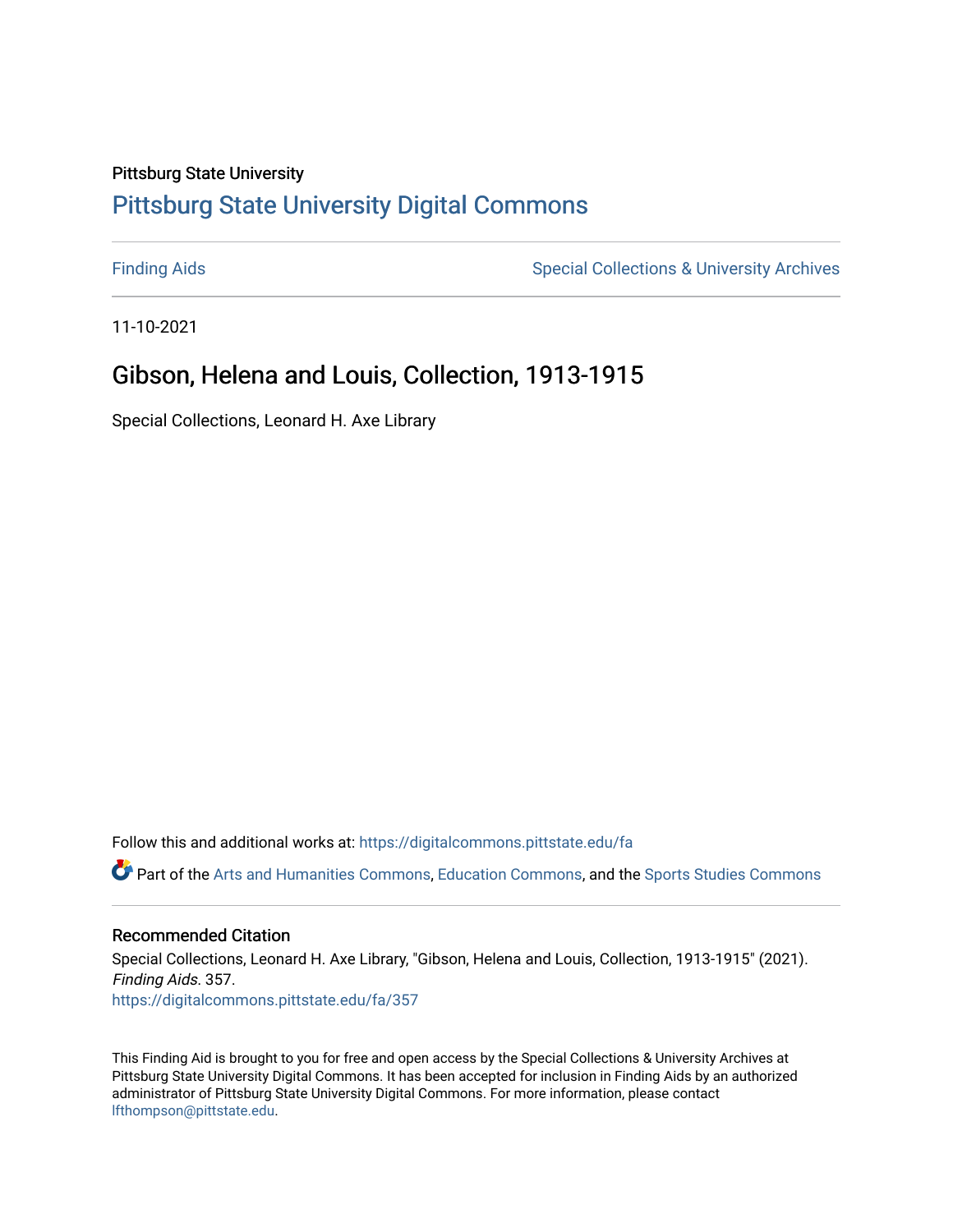### **Gibson, Helena and Louise, Photographs, MS 348**

### **Helen and Louise Gibson Photographs**

#### **Overview of the Collection**

| <b>Creator</b>             | Unknown                                                                                                                                                                                                                                                 |  |
|----------------------------|---------------------------------------------------------------------------------------------------------------------------------------------------------------------------------------------------------------------------------------------------------|--|
| <b>Title</b>               | Helen and Louise Gibson Photographs                                                                                                                                                                                                                     |  |
| <b>Dates</b>               | 1913 - 1915                                                                                                                                                                                                                                             |  |
| Quantity                   | .25 linear feet                                                                                                                                                                                                                                         |  |
| <b>Collection Number</b>   | <b>MS 348</b>                                                                                                                                                                                                                                           |  |
| <b>Summary</b>             | A collection of photographs from the Gibson<br>sister's time at the Kansas State Manual Training<br>Normal School, including Helen and Evva and their<br>friends.                                                                                       |  |
| <b>Repository</b>          | Pittsburg State University, Leonard Axe Library,<br>Special Collections & University Archives<br>1701 S. Broadway<br>Pittsburg, Kansas 66762<br>$(620)$ 235-4883<br>speccol@pittstate.edu                                                               |  |
| <b>Access Restrictions</b> | There are no restrictions and the collection is open<br>for research. Researchers must use the collection in<br>accordance with the policies of the Special<br>Collections & University Archives, Leonard H. Axe<br>Library, Pittsburg State University |  |
| <b>Languages</b>           | English                                                                                                                                                                                                                                                 |  |

**Biographical Note** Helen C. Gibson Dubois (1894-1978) and Evva

Louise Gibson (1896-1980) were sisters who both attended the Kansas State Manual Training Normal School (now Pittsburg State University). Evva received her first bachelor's degree in 1918. She received a second in 1922, and a master's degree in 1925, both from Columbia University in New York. She returned to Pittsburg in 1923 as an assistant professor at the college. In 1947, she became head of the Home Economics Department, serving until 1961, a